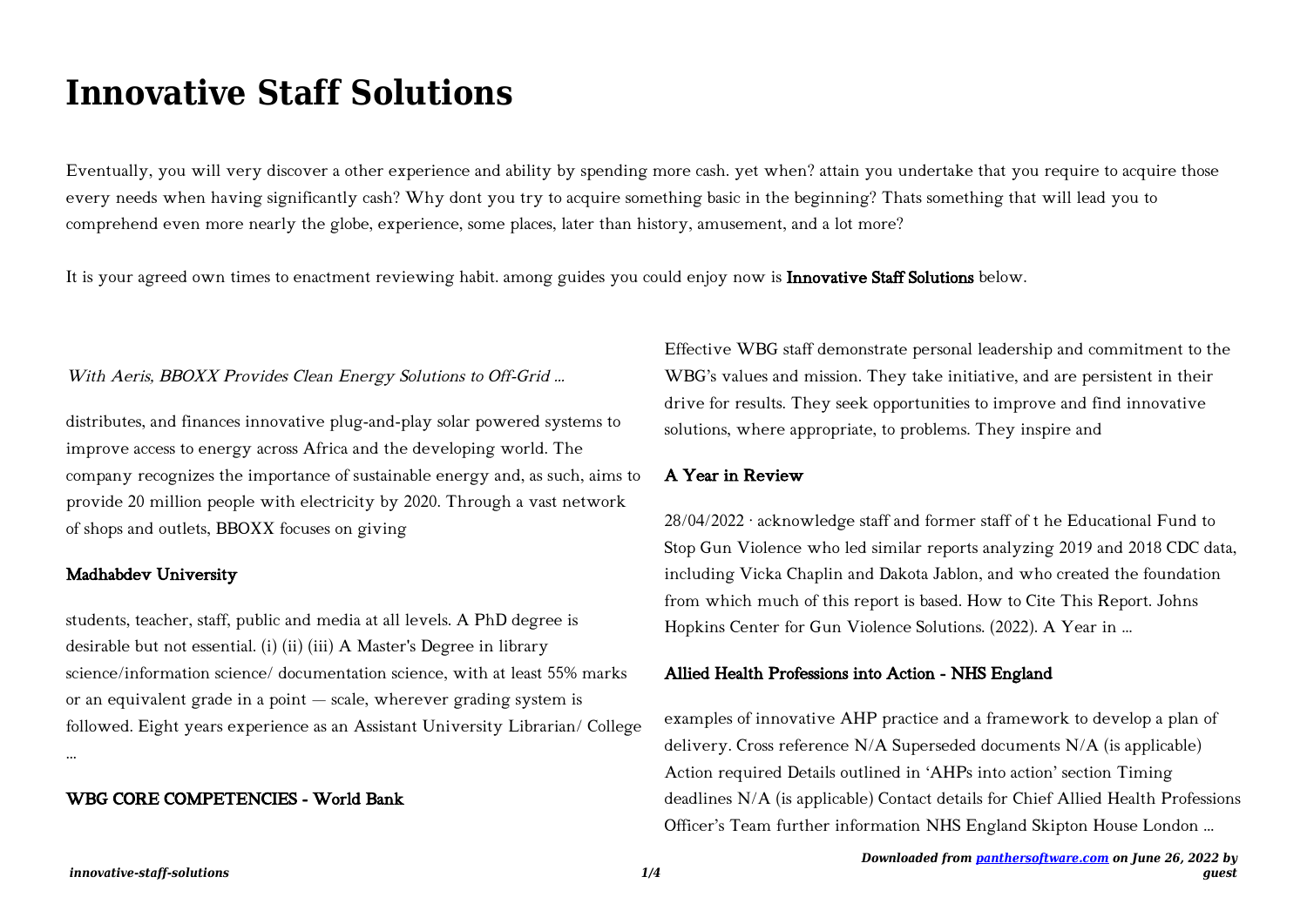#### REENTRY RESOURCES FOR INDIVIDUALS, PROVIDERS, …

2 SAMHSA s mission is to reduce the impact of substance abuse and mental illness on America s communities. 1-877-SAMHSA-7 (1-877-726-4727) 1-800-486-4889 (TDD)

## Supporting staff working with people who challenge services

2.2 Designing staff structures that work 2.3 Recruiting the right staff 2.4 Effective support to staff and so ensure good retention levels 2.5 Develop a culture that focuses on people's assets and life outcomes 2.6 Promote choice and control 2.7 Partnerships that use another's expertise

#### May 2015 1 - AF

2 Foreword Airmen and Airpower Advocates, This 20-year Strategic Master Plan advances the strategic vectors and imperatives set by America's Air Force: A Call to the Future to provide a strategic framework that will shape the Air Force's future.It provides consistent direction across all Air Force portfolios and brings year-to-year coherency to our

#### Healthy Washington – Roadmap to Recovery

• Apply innovative solutions that create a sustainable business model • Use the best public health and safety practices To apply these principles, we need to implement agency requirements and guidance that allow adaptability in a safe and responsible manner. Our main goal is to meet business expectations, keep employees and customers safe and healthy and continue to learn …

# STAFF PERFORMANCE APPRAISAL FORM FOR THE PUBLIC SERVICE

customers; takes action on innovative ideas and champions innovation. Communication Actively listens and speaks respectfully; seeks to send clear oral and written messages; understands the impact of messages on others. Result Orientation Takes up duty willingly and produces results. Integrity Communicates values to others, monitors own actions for

#### Industry 4.0: Building the digital enterprise - PwC

innovative, data-based services. The 2,000+ companies that we surveyed are expecting to dramatically increase their overall level of digitisation. While just 33% rate their company as advanced today, that number jumps to over 70% looking ahead to 2020. While terms like the industrial internet or digital factory are also used to describe these changes, in this report we …

## A Practical Guide to the SEC's Executive Compensation ... - Gibson …

and solutions company that helps clients around the world turn risk into a path for growth. With roots dating to 1828, Willis Towers Watson has 39,000 employ- ees in more than 120 countries. We design and deliver solutions that manage risk, optimize benefits, cultivate talent, and expand the power of capital to protect and strengthen institutions and individuals. Our unique …

#### Strategy for Water, Sanitation and Hygiene 2016–2030 - UNICEF

UNICEF staff and external partners. With this new tool to guide us, we look forward to working with all partners on the global agenda of WASH for all. i. ii UNICEF's Strategy for Water, Sanitation and Hygiene 2016-2030 Hygiene more focus, supporting others to promote behavior change Humanitarian delivering service, breaking silos, national coordination Water safety, …

#### SUMMARY OF Tl-IE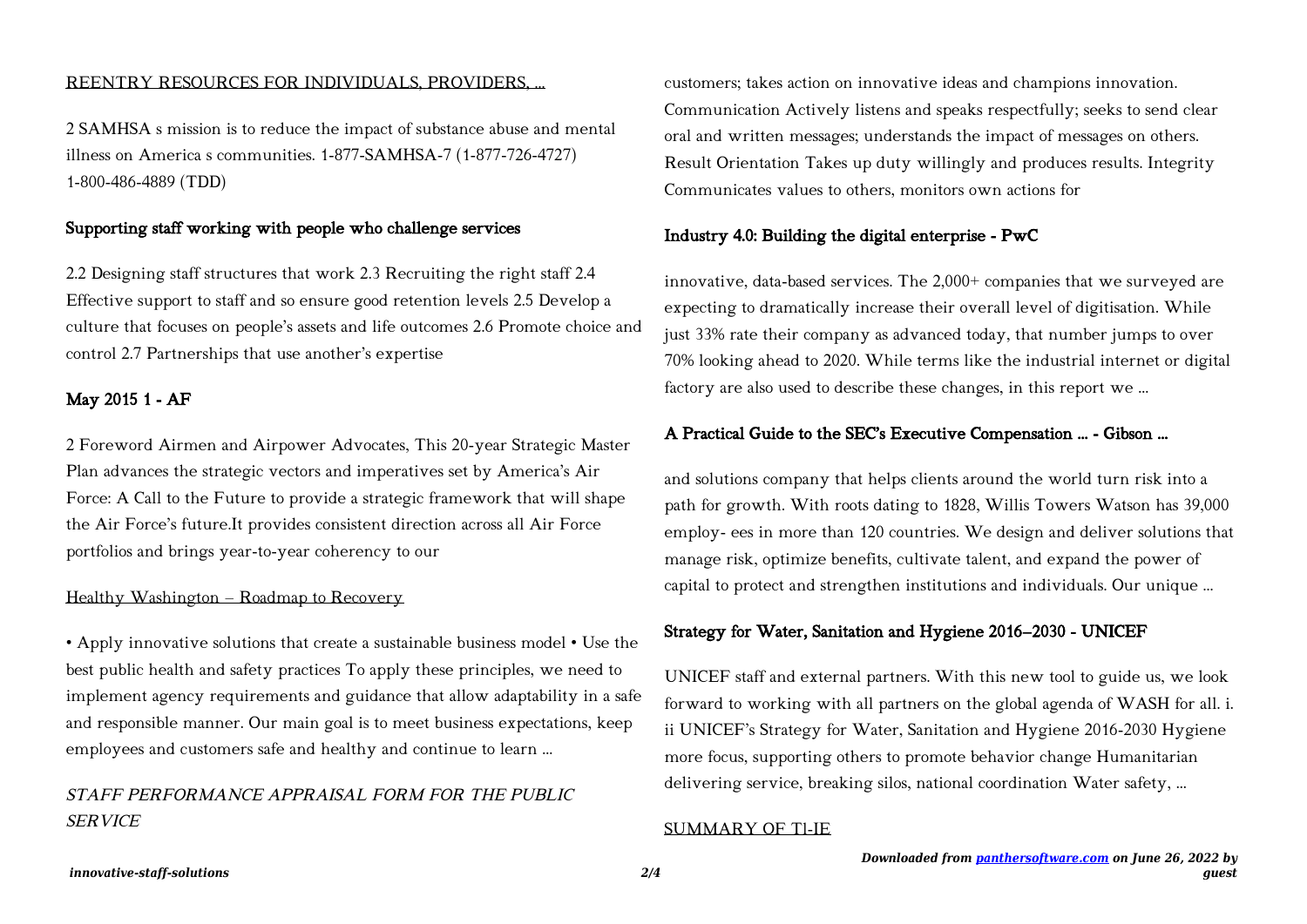$17/03/2022$  · solutions to C2 capability development, as well as the adaptation of governing policies and operational procedures. Figure 1 JADC2 Placemat . JADC2 provides an approach for developing the warfighting capability to sense, make sense, and act at all levels and phases of war, across all domains, and with partners, to deliver information advantage at the speed of …

## DIAGNOSTICS: RECOVERY AND RENEWAL - NHS England

when possible but national workforce solutions will also be critical. Alongside this, skill-mix initiatives involving more apprenticeships and assistant practitioners, and using qualified staff at the top of their licence will be essential, as will learning lessons from staff flexibility and roles undertaken during the Covid-19 pandemic.

#### First and Last Name - SEC

agency. Deploying metric based solutions and maximizing our ROI. I'm an innovative and energetic team player, relationship builder, and highly effective communicator. (2nd Element: List of skills directly related to the position and the Key . Words you identified - Back up your skill summary with specific examples from you career or education ...

# COMMUNICATION FROM THE COMMISSION TO THE EUROPEAN ... - European Commission

7 Such solutions are presented in the Staff Working Document SWD (2021) 450. 8 Regulation (EU) 2018/841 on the inclusion of greenhouse gas emissions and removals from land use, land use change and forestry in the 2030 climate and energy framework (link).

Signed myth busting 4 strenthening engagement with industry …

Fact: Applying new and innovative ways ofconducting the Government's business is a critical, core responsibility ofcontracting staff, integrated project teams, and …

## National Strategic Plan 2021-2025 - HHS.gov

Appendix C: Federal Steering Committee, Subcommittees, and Staff .....58 Appendix D: Acronyms ... A recurring theme is the need for innovative solutions and approaches to address the ongoing and emerging . STI National Strategic Plan: 2021–2025 \* † \* † STI National Strategic Plan: 2021–2025. The . the., A , ‡ ‡ The . STI National Strategic Plan: 2021–2025. …

## PERFORMANCE REVIEW BEHAVIOR EXAMPLES FOR CORE …

• Offers appropriate and innovative solutions to customer problems. • Demonstrates courtesy and a professional attitude in handling customer complaints. • Responds promptly to requests for information and/or assistance. • Meets customer expectations in a timely manner/Delivers what has been promised.

#### Youth and agriculture

Finance and mentorship for innovative young social entrepreneurs 44 3.3 Conclusions 45. iv 4. Access to green jobs 49 4.1 Introduction 50 4.2 Case studies 51 26. Junior Farmer Field and Life School programme 51 27. Vocational training in small biogas companies 52 28. Vocational training for young beekeepers 53 29. Green jobs apprenticeship programme 54 30. Raising …

# Communication from the Commission to the European ... - European Commission